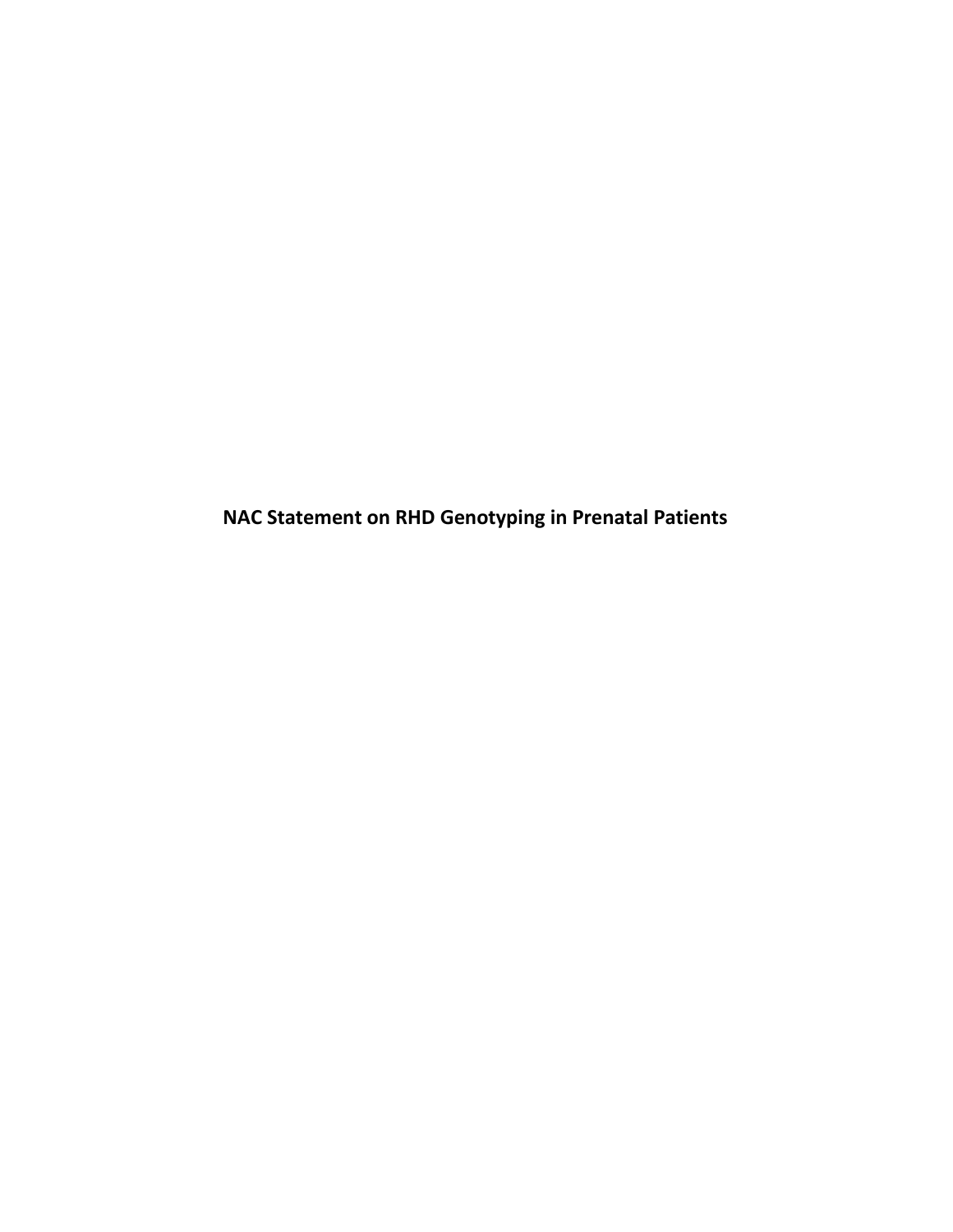## **NAC STATEMENT ON RHD GENOTYPING IN PRENATAL PATIENTS**

| NAC Chair:                                    | Alan Tinmouth, MD                                                                                      |
|-----------------------------------------------|--------------------------------------------------------------------------------------------------------|
| <b>Subcommittee Members:</b>                  | Katerina Pavenski, MD, Subcommittee Chair<br>Aditi Khandelwal, MD<br>Gwen Clarke, MD<br>Debra Lane, MD |
| <b>Provincial Ministry</b><br>Representative: | Thomas Smith (ON)                                                                                      |
| <b>NAC Coordinator:</b>                       | Harleen Kahlon                                                                                         |
| Date of Original Release:                     | March 28, 2017                                                                                         |
| Date of Last Revision:                        | March 15, 2022                                                                                         |
| <b>Publication Date:</b>                      | May 24, 2022                                                                                           |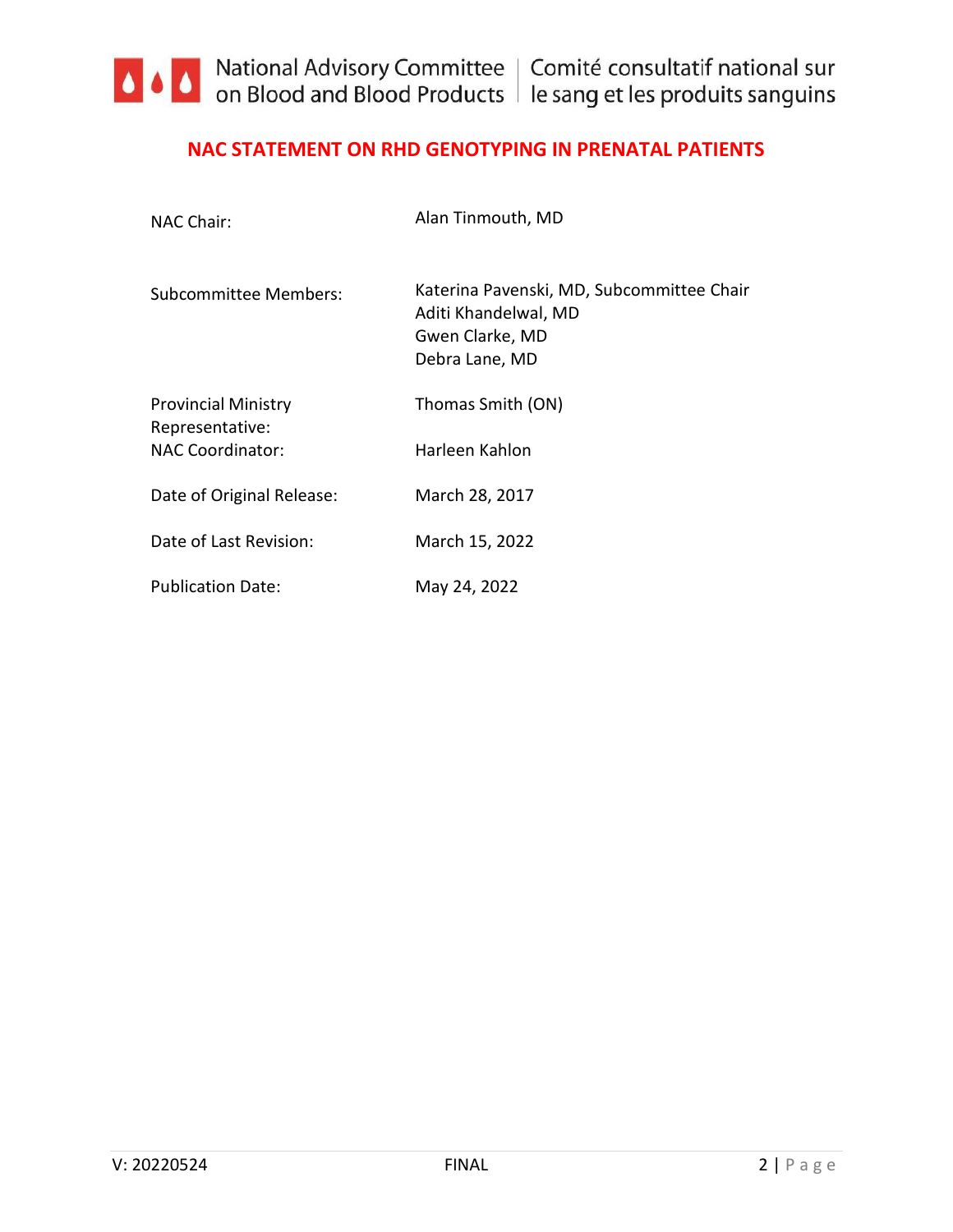

# **TABLE OF CONTENTS**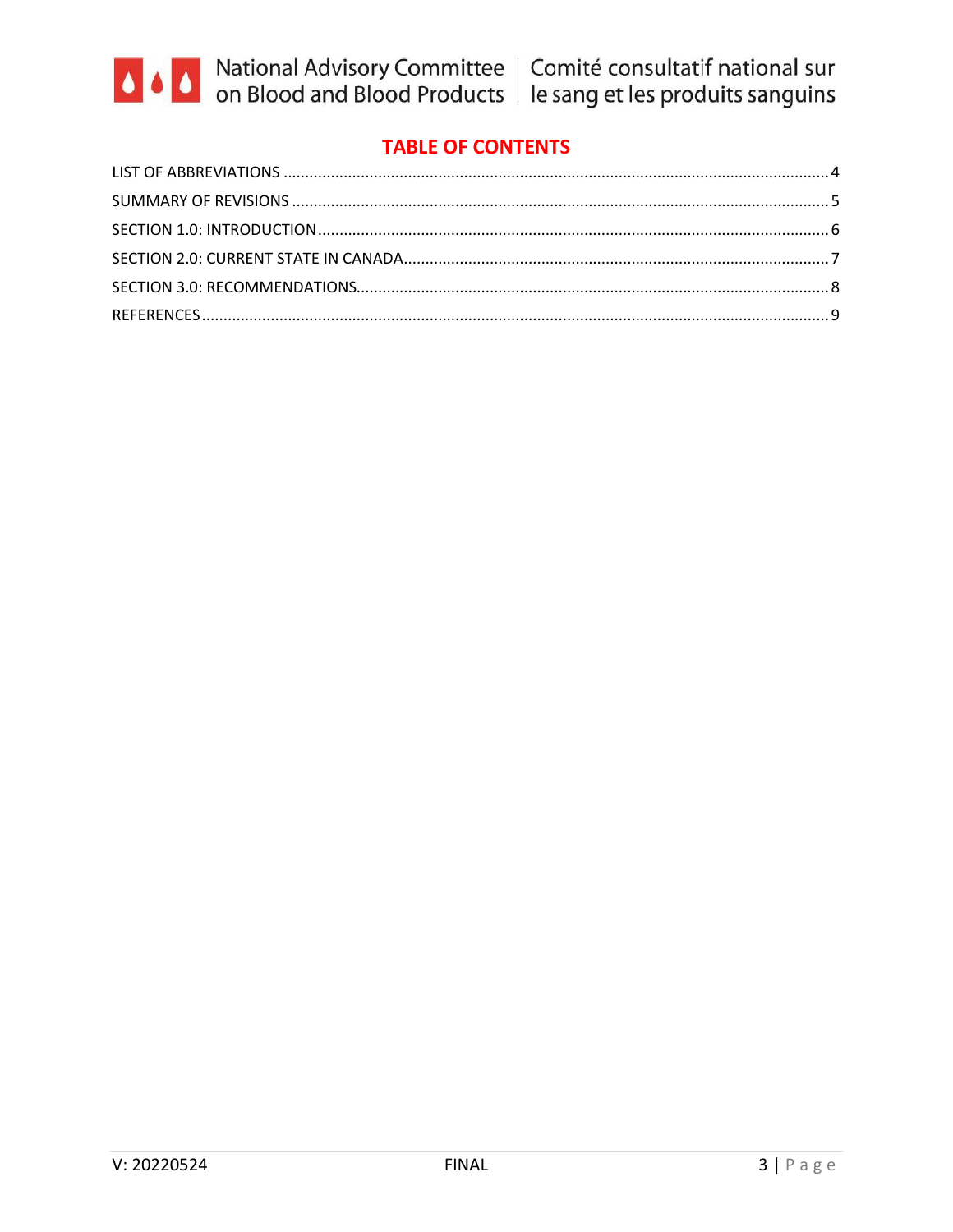

### **LIST OF ABBREVIATIONS**

- <span id="page-3-0"></span>**DNA** Deoxyribonucleic Acid
- **HDFN** Hemolytic Disease of the Fetus and Newborn
- **NIPT** Non-Invasive Prenatal Testing
- **RBC** Red Blood Cells
- **RhD** Rhesus Blood Group, D Antigen
- **RHD** Rhesus Gene
- **RhIg** RhD Immunoglobulin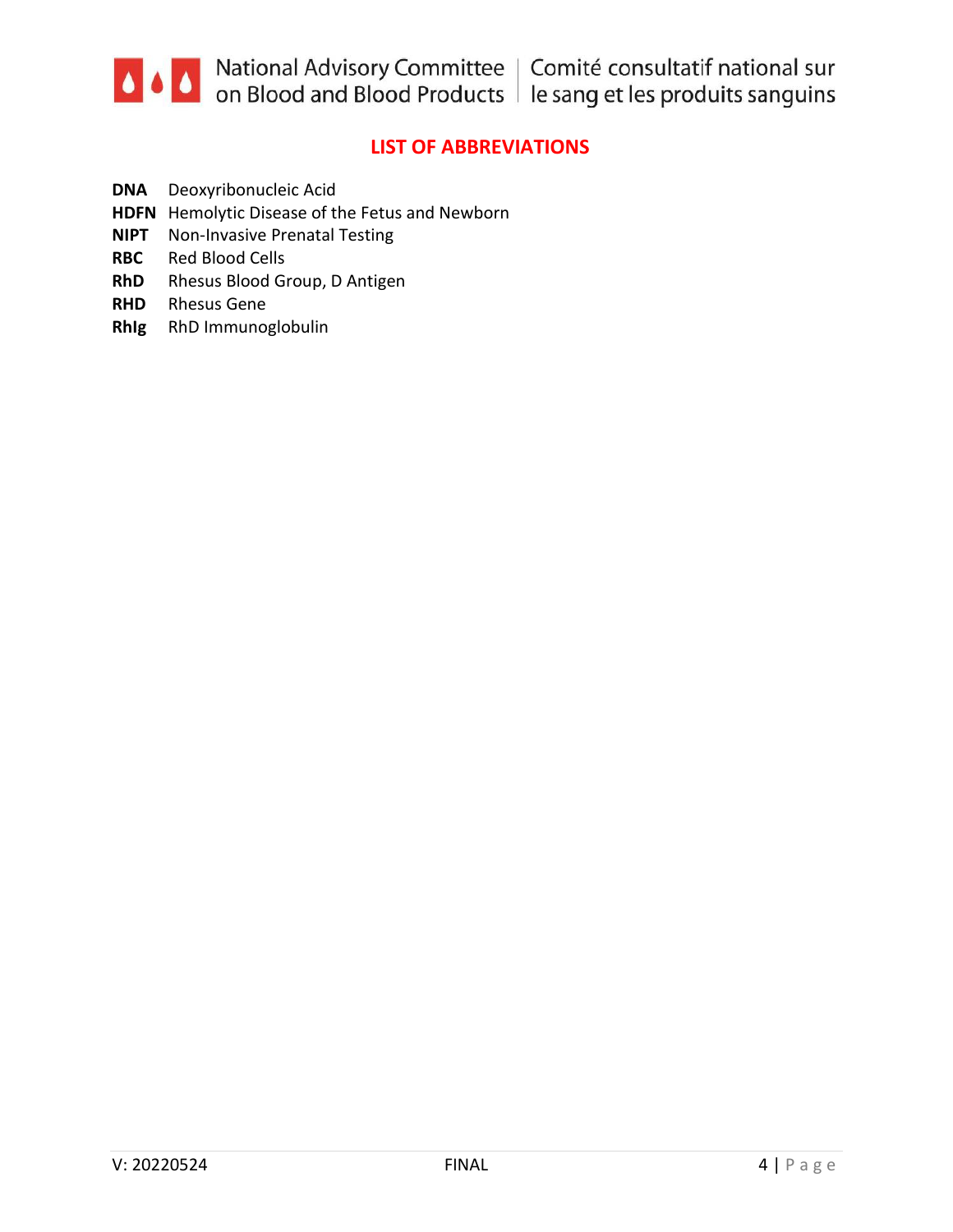

#### **SUMMARY OF REVISIONS**

<span id="page-4-0"></span>

| <b>Revision Date</b> | <b>Detail</b>                                                                                                                                                                                                             |
|----------------------|---------------------------------------------------------------------------------------------------------------------------------------------------------------------------------------------------------------------------|
| <b>MAY 2022</b>      | Document divided into sections to improve organization: introduction,<br>current state, and recommendations                                                                                                               |
|                      | Updated and expanded background information including the current<br>state of RhD testing for patients with weak D in Canada                                                                                              |
|                      | Added a recommendation for perinatal Rhig administration and<br>transfusion of RhD negative blood components for prenatal patients<br>who type as RhD negative or have a variant D other than weak D Type<br>1, 2, and 3. |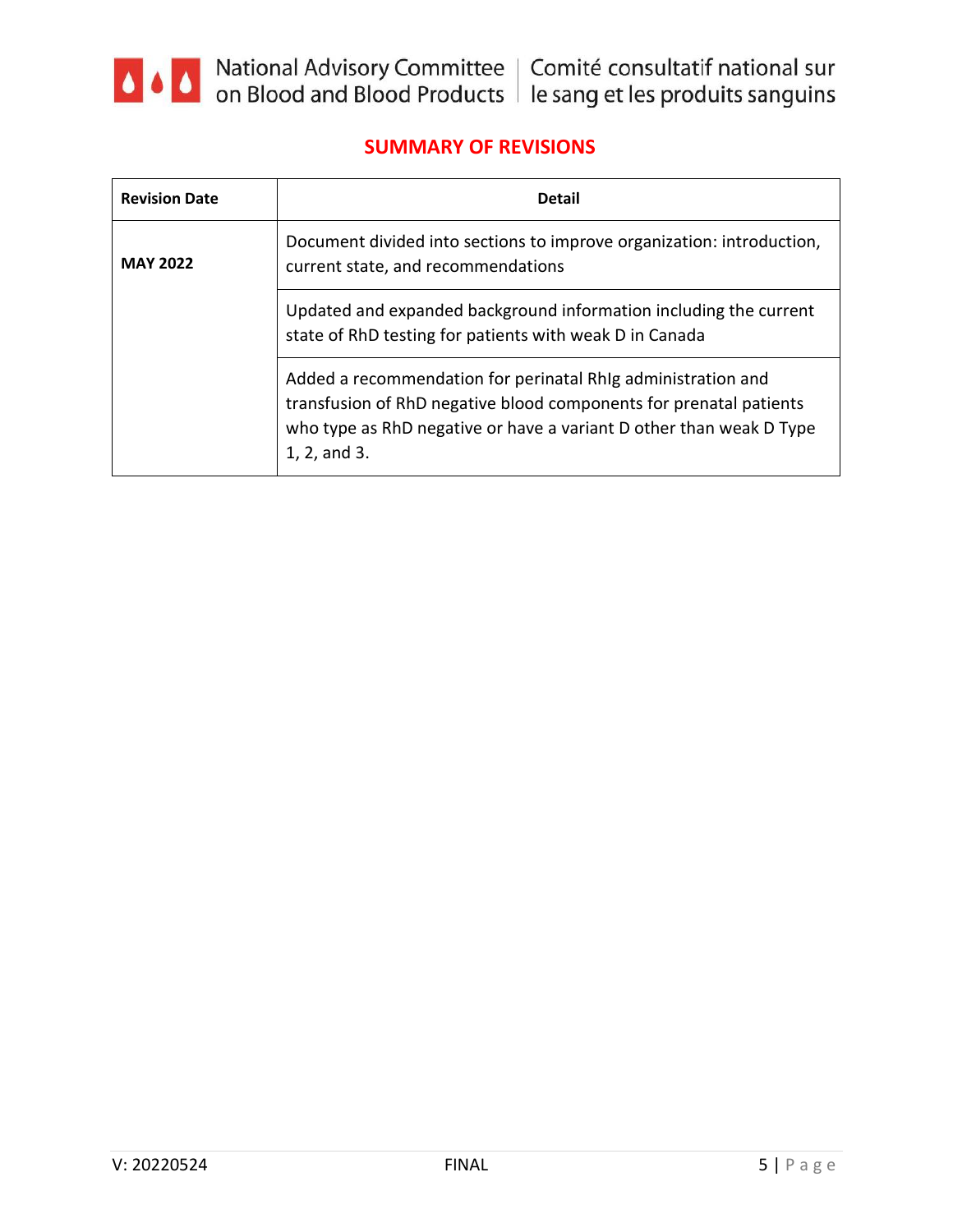## <span id="page-5-0"></span>**SECTION 1.0: INTRODUCTION**

RhD negative individuals exposed to RhD antigen have a greater than 30% risk of developing an alloimmune antibody against the RhD antigen [1,2]. Development of anti-D may lead to complications, including acute or delayed hemolytic transfusion reaction and contribute to severe hemolytic disease of the fetus and newborn (HDFN).

Prevalence of RhD expresssion varies by ethnicity. RhD negative phenotype is seen in 18% of Caucasian, 7.3% of African and 2% of Asian individuals. Individuals who are RhD negative lack RhD antigen expression on the red cell surface and either lack the *RHD* gene altogether or have an altered *RHD* gene which does not result in antigen expression (absent D antigen).

A small subset of the population have a variant RhD antigen (referred to as partial D and weak D). An estimated 0.2% - 1.0% of Caucasians have variant D phenotypes [3]. Variant D phenotypes are more common in those with an African ethnic background. Patients with partial D or weak D antigens can have weaker reactions with standard serological testing or RhD typing reactions that vary with different testing reagents or methods.

Recognizing individuals with variant D is important as all subtypes of partial D and some subtypes of weak D are at risk for alloimmunization when exposed to a wild-type RhD antigen (present in the majority of RhD positive persons). Weak D types 1, 2, 3 or 4 are identified in 61% of individuals with a variant D upon *RHD* genotyping in Canada, with an overall prevalence of weak D in pre-natal patients of 0.4% [5]. Individuals with a weak D type 1, 2 or 3 are not at risk of forming anti-D and therefore can be managed safely as RhD-positive, i.e. can be transfused with RhD positive red blood cells (RBC) and do not require perinatal Rh immunoglobulin (RhIg). On the other hand, persons with most other weak D types, and those with partial D antigens are at risk for alloimmunization and should be treated as RhD negative, i.e. receive only RhD negative RBCs and receive perinatal RhIg. Expert opinion on the management of prenatal patients with weak D type 4.0 varies. Providing these individuals with RhIg prophylaxis during pregnancy and RhD negative RBCs for transfusion is the most cautious approach until additional data is available [4]. Unfortunately, routine serological testing is unable to differentiate patients with weak D Type 1, 2 and 3 from the other D variants and *RHD* genotyping must be performed in order to establish the risk for alloimmunization and the requirement for RhIg prophylaxis.

In 2015 the College of American Pathology and AABB issued a Joint Statement recommending *RHD* Genotyping for Pregnant Women and Other Females of Childbearing Potential with a Serologic Weak D Phenotype in the United States [3].

We propose a standardized approach for RhD blood group determination in pregnant patients with an aim to minimize risks of alloimmunization with anti-D and reduce inappropriate utilization of RhIg and RhD-negative blood components.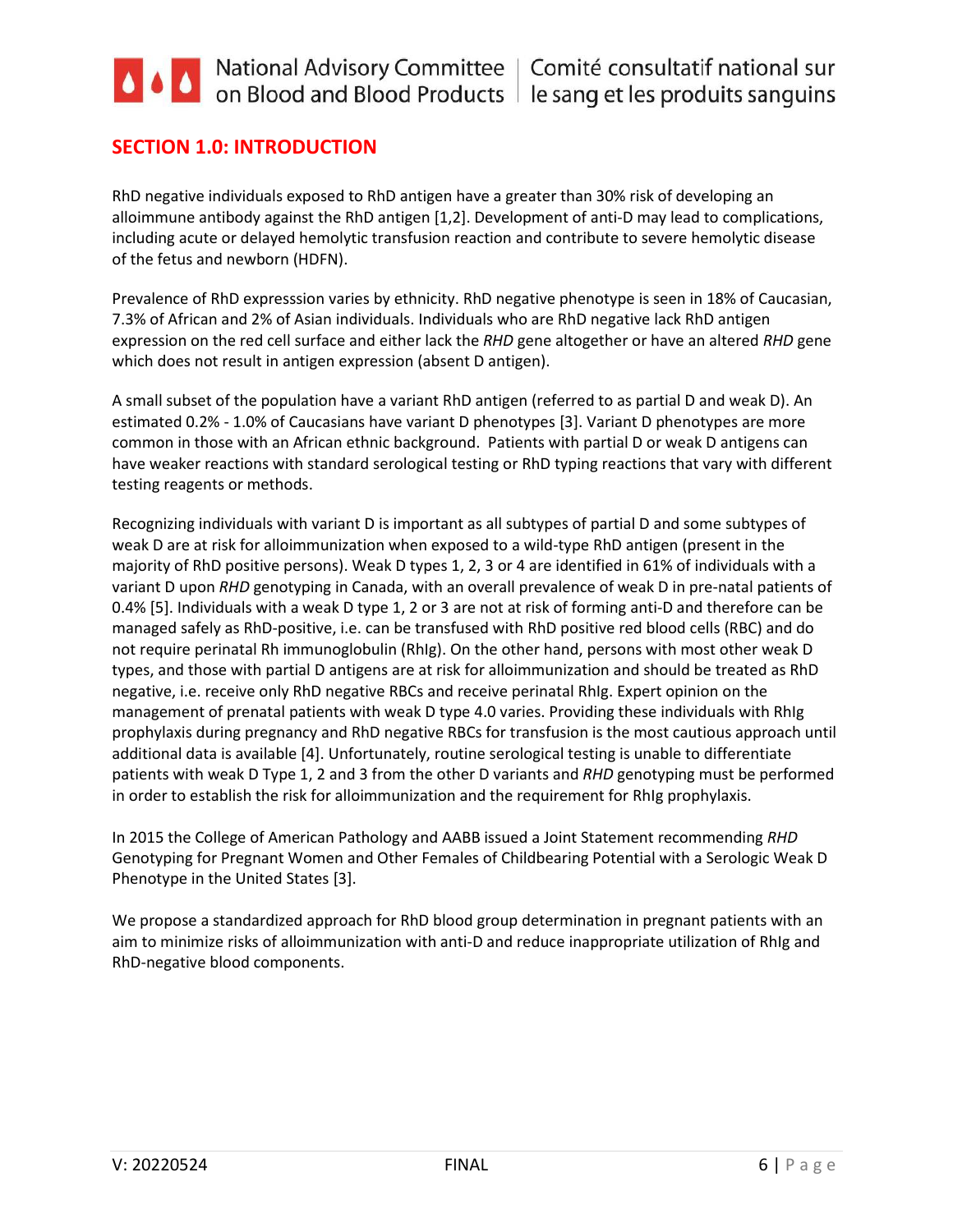## <span id="page-6-0"></span>**SECTION 2.0: CURRENT STATE IN CANADA**

Currently, in Canada there is no national standard on further investigation and management of patients who present with a weak D phenotype on pre-transfusion or prenatal testing. A few provinces have developed guidance documents (for e.g., British Columbia and Quebec) [8.9]. Depending on the individual institutional policy, such patients may be labeled RhD positive, RhD negative or RhD indeterminate. If a female patient with Partial D is erroneously labeled as RhD positive, she may be transfused with RhD positive RBCs and not be offered perinatal RhIg, possibly leading to alloimmunization and HDFN. On the other hand, a female patient with weak D Type 1, 2 or 3 may be erroneously labeled as RhD negative and receive unnecessary perinatal RhIG. Such practice also leads to unnecessary utilization of RhD negative RBCs when RhD positive RBCs could be transfused safely. In Canada if all pregnant women with a variant D phenotype were identified and their *RHD* genotype determined, an estimated 900 prenatal women who are currently managed as RhD-negative could be managed as RhD positive, avoiding 1800 injections of RhIg annually [5,6].

*RHD* genotyping is offeredbythe CanadianBloodServicesforprenatalpatients with discrepant, weak or inconclusive serological RhD test results when results may modify management. Moreover, RBC genotyping may be offered by other local qualified and accredited laboratories. Best practices dictate that the genotyping report should include interpretation of the results and recommendations on RhIg candidacy and assigned RhD group for RBC transfusion. Depending on location, the decision to perform genotyping is determined by local institutional policies. A recent Canadian Survey [7] indicates that most Canadian laboratories refer samples from prenatal women for *RHD* genotyping when variant D phenotype is suspected. However, about 20% of institutions report that they do not obtain genotyping results in this setting.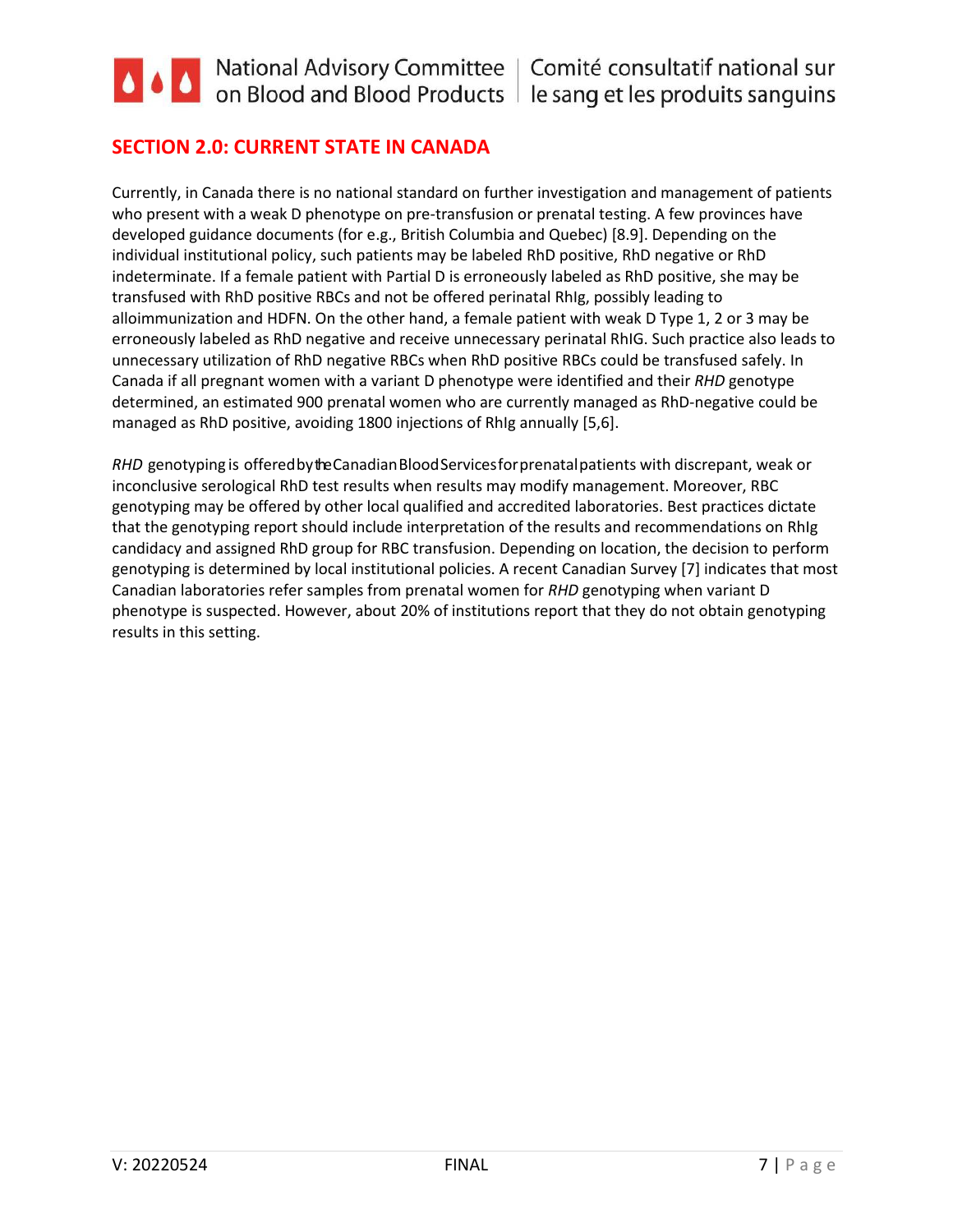#### <span id="page-7-0"></span>**SECTION 3.0: RECOMMENDATIONS**

To provide safe and appropriate care for prenatal patients with variant D phenotype and to standardize care across Canada, we recommend that:

**1) Prenatal patients with discrepant, weak or inconclusive serological RhD test results should be further investigated with** *RHD* **genotyping to determine RhIg candidacy and optimal red blood cell RhD type for transfusion**.

This practice is unlikely to result in a significant cost increment in terms of *RHD* testing for the provinces since it is already an established practice in some provinces, and survey data indicates that 80% of institutions currently perform this testing [7]. Prenatal patients with a variant D phenotype are rare (0.4 %) [5]. Since the majority of patients with variant D phenotype have Weak D types 1, 2 or 3 and can be regarded as Rh positive, any increased cost of testing will likely be outweighed by the savings derived from avoiding unnecessary RhIG.

**2) Prenatal patients who type as RhD negative or who are determined to have variant D other than weak D Type 1, 2, and 3 should be considered candidates for perinatal RhIg administration and should be transfused with RhD negative blood components.**

Individuals with a weak D type 1, 2 or 3 are not at risk of forming anti-D and therefore can be managed safely as RhD-positive, i.e. can be transfused with RhD positive red blood cells (RBC) and do not require perinatal Rh immunoglobulin (RhIg).